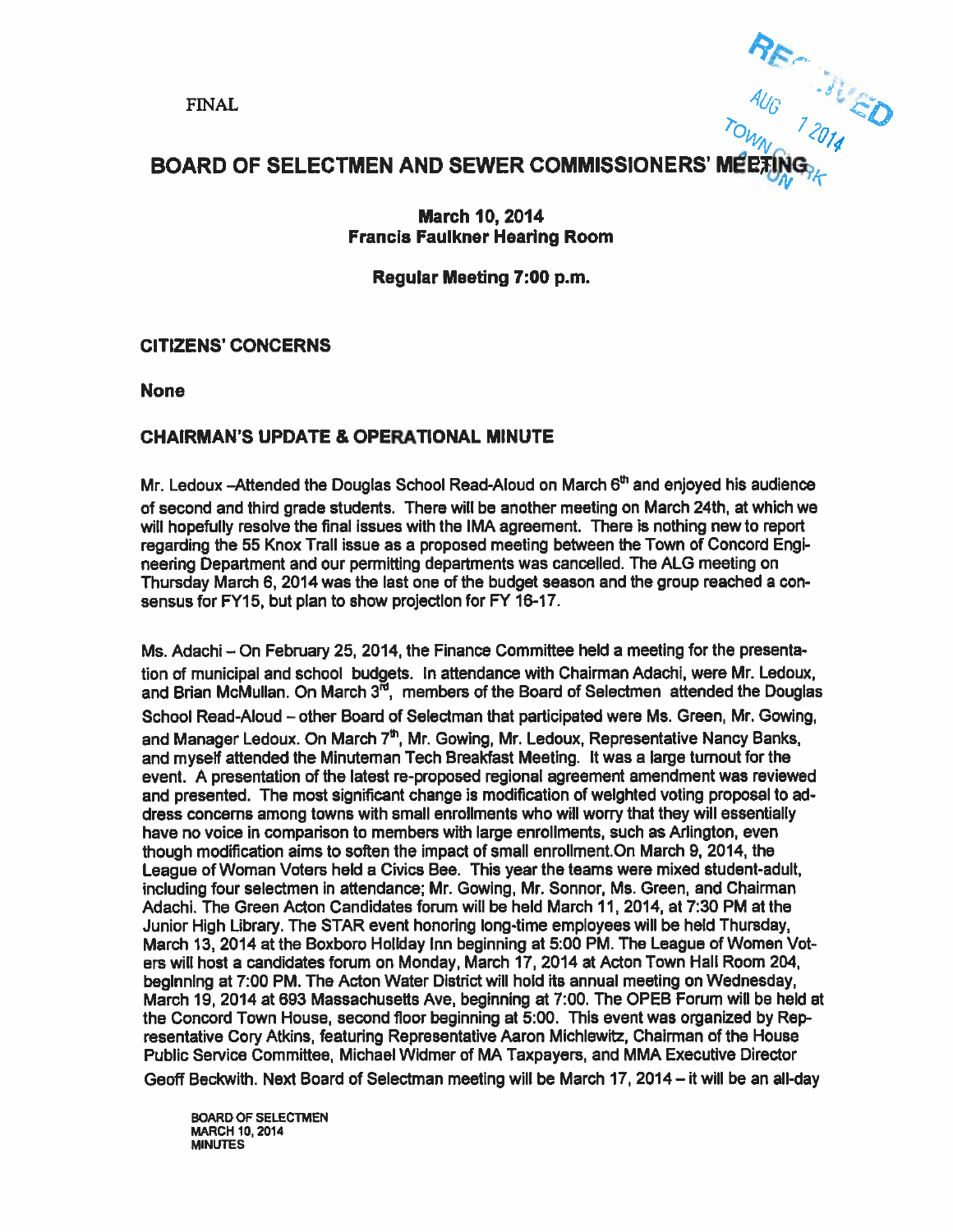### FINAL

mediation regarding the CVS site plan.

Citizen Charlie Kabakoff asked about the ruling for the CVS development. The Board is going into all day mediation on the issue on Monday, March 17, 2014.

### PUBLIC HEARINGS & APPOINTMENTS

#### ROD'S GOLF IMPROVEMENT SITE PLAN 1129114-4475 NAGOG PARK UNIT 10-2,

Rod outlined his experience and said that the new facility would accommodate more students than his previous location. Mr. Clough thought it would be a good addition to town and asked about signage. He also suggested that Rod notify the veteran's agen<sup>t</sup> in town of the availability of his program for Wounded Warriors. Mr. Sonner noted that the town staff had indicated no is sues with this proposal.

Mr Sonner - Moved to approve Mr. Gowing -second UNANIMOUS VOTE

## ACTON FAMILY AUTOMOTIVE CLASS II AUTO DEALER'S APPLICATION, 140 GREAT ROAD

Ms. Adachi noted that Christine Joyce found everything in order with this application and it is just expanding the current business. Mr. Clough asked if the business is currently repair and if they are moving to sales. The applicant said that it is currently <sup>a</sup> repair business and that when the space opened up, they decided to add sales. Mr. Sonner pointed out Roland Bartl's, com ments on the proposed signage.

Mr. Sonner - Moved to approve - Ms. Gowing - second UNANIMOUS VOTE

#### SELECTMEN'S BUSINESS

#### 2014 ANNUAL TOWN MEETING ARTICLE VOTES

Article votes (discussion on votes below):

Article 1: Mr. Sonner moved to recommend; Mr. Clough - second; UNANIMOUS VOTE Article 2: Mr. Sonner moved to recommend; Mr. Clough - second; UNANIMOUS VOTE Article 3: Mr. Gowing moved to recommend; Mr. Sonner - second; UNANIMOUS VOTE Article 4: Ms. Green moved to recommend; Mr Sonner -second; UNANIMOUS VOTE Article 5: Ms. Green moved to recommend; Mr. Gowing - second; UNANIMOUS VOTE Article 6: Article 6 was moved off consent; Mr. Clough moved to DEFER; Mr. Gowing -se cond; UNANIMOUS VOTE

Article 7: Ms. Green moved to recommend; Mr. Gowing - second; UNANIMOUS VOTE Article 8: Ms. Green moved to recommend; Mr. Gowing - second; UNANIMOUS VOTE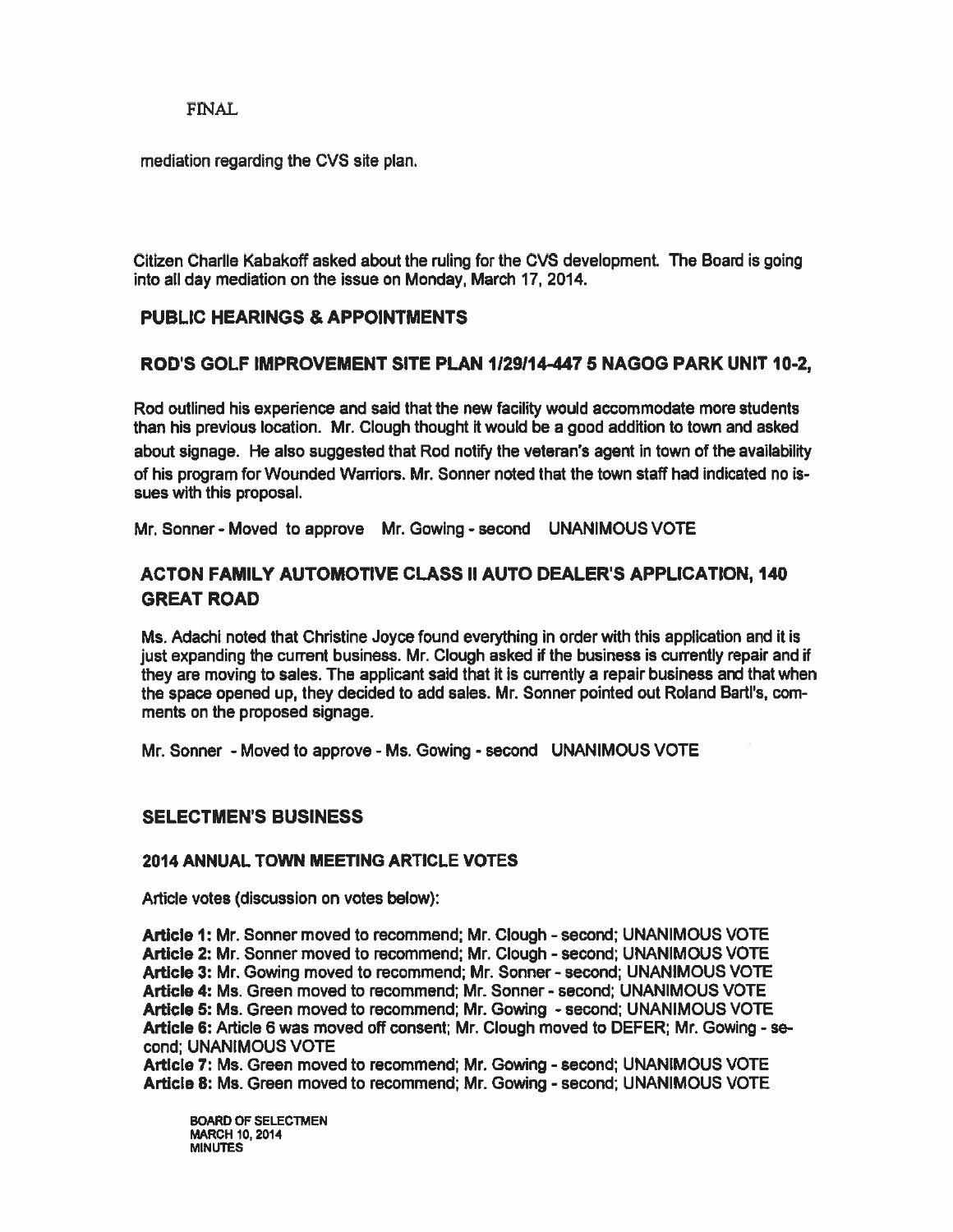#### FINAL

Article 9: Ms. Adachi moved to recommend; Mr. Gowing - second; UNANIMOUS VOTE Article 10: Mr. Gowing moved to recommend; Ms. Green - second; UNANIMOUS VOTE Article 11: Mr. Gowlng moved to recommend: Mr. Sonner - second: UNANIMOUS VOTE Article 12: Mr. Gowing moved to recommend; Mr. Sonner - second; UNANIMOUS VOTE Article 13: Ms. Adachi noted that we should pass over as we do not need this article Article 14: Mr. Sowing moved to recommend; Ms. Green -second; UNANIMOUS VOTE Article 15: Mr. Gowing moved to recommend; Mr. Clough - second; UNANIMOUS VOTE Article 16: Mr. Gowing moved to recommend; Mr. Sonner - second; UNANIMOUS VOTE Article 17: Mr. Sowing moved to recommend; Mr. Clough -second; UNANIMOUS VOTE Article 18: Mr. Gowing moved to recommend; Mr. Clough - second; UNANIMOUS VOTE Article 19: Mr. Clough moved to recommend; Mr. Sonner - second; UNANIMOUS VOTE Article 20: Mr. Sonner moved to recommend the balance of the articles (excluding Article N); Mr. Clough - second; UNANIMOUS VOTE Article 20 - N: Mr. Sonner moved to NOT RECOMMEND; Ms. Green - second; UNANIMOUS VOTE Article 21: Mr. Sonner moved to DEFER; Mr. Goowing -second; UNANIMOUS VOTE Articles 22, 23, & 24: Mr. Gowing moved to DEFER; Mr. Sonner -second; UNANIMOUS VOTE Article 25: Mr. Clough moved to recommend; Mr. Gowing - second; UNANIMOUS VOTE Article 26: Mr. Clough moved to recommend: Mr. Gowing - second: UNANIMOUS VOTE Articles 27 - 30: Mr. Sonner moved to DEFER; Mr. Gowing -second; UNANIMOUS VOTE Articles 31-42: Mr. Sonner moved to recommend; Mr. Gowing - second; UNANIMOUS VOTE

Charlie Kadlec, citizen, noted that many of the warrant articles are still missing the dollar amounts. The Town Manager said that those are being finalized and would be filled in prior to printing.

Mr. Gowing had a question on the Wright Hill purchase as part of the CPC article. He wanted to know what would happen if Town Meeting didn't bond the purchase and instead used funds from the Open Space set aside to purchase the property outright.

Mr. Sonner had concerns with article N in the CPC article. He felt that there was <sup>a</sup> difference between exterior and interior renovations on <sup>a</sup> religious building. The Board discussed the is sue and voted not to recommend Article N.

The Board discussed the merits of voting on or deferring its vote on Article 21, relating to the Acton Boxborough Regional School Assessment. Mr. Sonner preferred to defer because he felt that there was new information coming in. Mr. Clough agreed. Mr. Gowing wanted to defer be cause there are too many moving parts relating to the intermunicipal agreement. Ms. Adachi said that she was inclined to defer as well. Ms. Green said that she was okay with deferring but that she wanted to make sure the Board had <sup>a</sup> public discussion before we vote and wanted to note that the Board has expressed concerns with the assessment. She wanted to be sure the School Committee and others heard these concerns now in case they wanted to make chang es before Town Meeting.

Charlie Kadlec expressed concerns with possible duplicate costs between the municipal and regional school budgets, particularly the Middlesex Retirement costs. He felt there was too much uncertainty at this time but he doubted that the Board and the public will receive better information. Mr. Ledoux noted that with the Middlesex Retirement costs, the town and region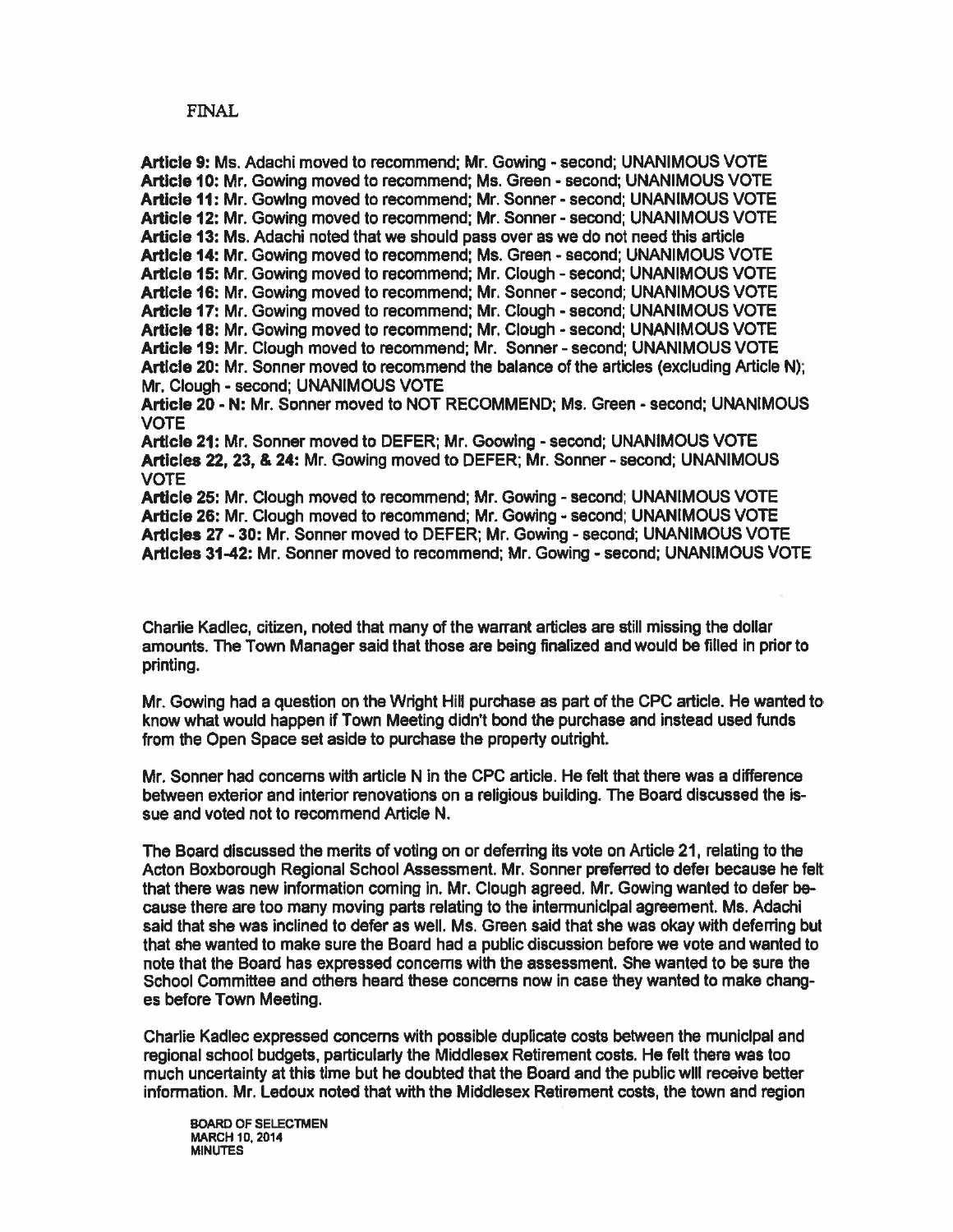#### FINAL.

were told early on that the town MR assessment would continue to include APS employees for FY'15. This recently changed however, and now the region will have to cover those costs. Since those were not in their budget, but were in the original municipal budget, the town and region are working on <sup>a</sup> letter of agreemen<sup>t</sup> so that the town will cover those costs for FY'15 only.

Mr. Clough abstained on Article 20.

Nancy Banks spoke about Article 25 - the revised Minuteman agreement. She noted that the committee is still discussing possible changes to the agreement, particularly around weighted voting. She said that these changes will have minimal impact on Acton either way.

The Board deferred on Articles 27-30 as the Planning Board had not yet held their public hearings on those articles.

### TOWN MANAGER'S PERFORMANCE REVIEW

Ms. Adachi handed out the compilation of the Selectmen's evaluations of the Town Manager. The Board briefly looked over the document. Mr. Sonner noted that the summary page shows his overall evaluation as good, but it should be very good. Mr. Sonner requests to update his review as well as summary 1, and page 2 to reflect this change. Mr. Gowing noted that the overall performance was very good and not controversial.

Mr. Sonner moved to approve with the changes he noted earlier.

Mr. Clough – second. UNANIMOUS VOTE

## ACTON BOXBOROUGH YOUTH BASEBALL-VETERAN'S FIELD SCOREBOARD DIS PLAY TEAM RECOGNITION SIGNAGE APPROVAL REQUEST

Ms. Adachi presented the request from ABYB for team recognition signs at Veteran's Field. Ms. Green noted that the Recreation Committee supports this reques<sup>t</sup> and met with the applicant to discuss their process and proposal. Mr. Gowing was concerned that the signs could violate the sign bylaw. Scott Mutch from Planning noted that the department has not reviewed the reques<sup>t</sup> yet.

The Board will approve subject to Planning Department's review of the sign bylaw issues. Ms. Green - Moved, Mr. Gowing - second UNANIMOUS VOTE

#### BOARD OF HEALTH REQUEST FOR FEE ADJUSTMENT, FARMER'S MARKET

Mr. Sonner moved to approve. Mr. Gowing—second. UNANIMOUS VOTE Mr. dough asked why the fees were originally set where they were. Mr. Gowing said that we did not have the benefit of seeing where other towns were selling fees for their farmer's mar kets and the Board of Health was originally trying to set the fees based on expected levels of expense at the time.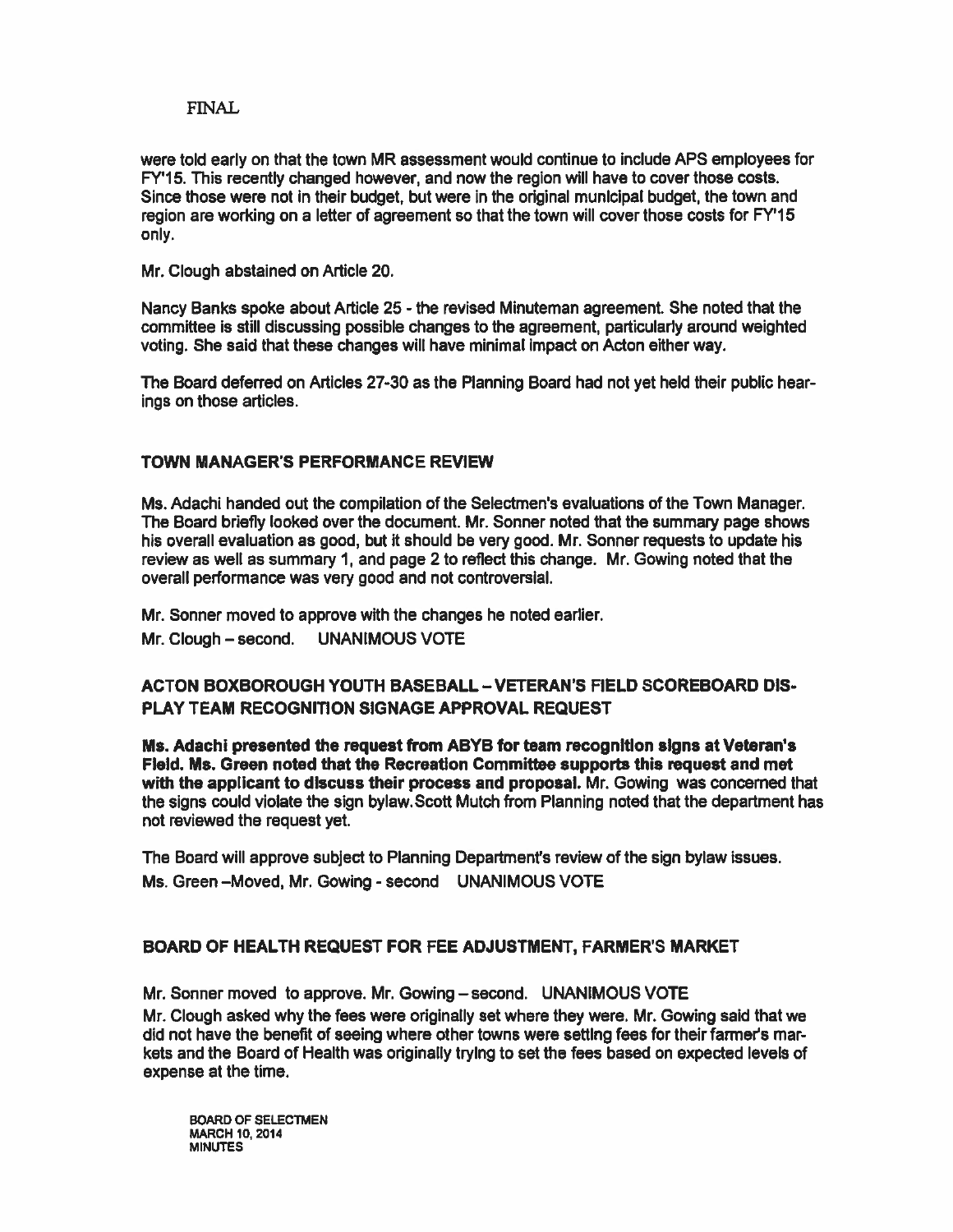## FNAL

## BOY SCOUT INVITATION TO ATTEND EAGLE SCOUT COURT OF HONOR, ZACHARY ZAMBARANO — Mr. Gowing will be the Selectman Assigned

## SELECTMEN'S REPORTS

Mr. Sonner — The Kelley's Corner Committee kicks off Wednesday. He attended the Open Space and Recreation Plan forum. There was <sup>a</sup> goo<sup>d</sup> discussion and the attendees generally provided positive feedback.

Mr. Clough — Finance Committee is currently focused on the FY15 budget. The Design Reviw Board is drafting <sup>a</sup> charter-like document to help guide their work. They are hoping to look at more projects going forward.

Ms. Adachi - On March 6, 2014, the Acton Community Housing Commission gave <sup>a</sup> presenta tion about <sup>a</sup> modified proposa<sup>l</sup> for unbuilt Avalon Acton townhouse community; now to be 64 smaller scaled rental townhomes, with 25% affordable, allowing more green space. The developer will build to stretch code and other efficient standards, and is prepared to confer with DRB. Nancy Tavemier invited Holly Ben-Joseph of theDRB to sit in on the meeting. On March 42014, the 495/Metrowest Partnership Board of Directors held their meeting, Chairman Adachi was invited to be on the board last year and was appointed in December. The Massa chusetts Housing appeals Committee invited Chairman Adachi to apply — application is pending, The HAC hears appeals of Chapter 40b decisions by zoning boards of appeals.

Mr. Gowing - Minuteman Tech —the intergovernmental agreemen<sup>t</sup> that will be created is actu ally between the school committee (not the BoS) and Minuteman. It was stated that the Com missioner who sets facilities fees for nonmember communities is contemplating lowering the fees (due to political pressure being placed on him by the nonmember communities). They are floating <sup>a</sup> proposa<sup>l</sup> to have 50(50 weighted voting for the members. 50% equa<sup>l</sup> share of with all communities and 50% based on floating enrollment over <sup>a</sup> four-year period. Acton, currently has 25 students attending, and we would go from <sup>a</sup> 6.11% vote to 6.18% vote with the new weighting. The total number of students as of October <sup>1</sup> last year from member communities was 408; an additional 345 students attend from nonmember towns. They are urging all of the member communities to vote the new inter municipal agreement. The capital issue is still being resolved. Acton TV — the Acton TV board voted to approve the language in the new MOU agreemen<sup>t</sup> between the town and Acton TV. It will be coming before the BoS for approva<sup>l</sup> later this month. CAB — the cable advisory board has been in discussion with Comcast and the re <sup>g</sup>ional school system regarding INET connection to the Blanchard school in Boxborough. They have also been discussing the future <sup>p</sup>lan for connecting the schools and the town by retiring the EMARP system and converting to digital IPTV. HDC - Window discussion on replacements for 62 Windsor Ave for new owner. Sign approved for one of the WAVE project tenants. A new

Acton family came in to unofficially discuss home modifications. Got <sup>a</sup> clarification ftom the health department regarding mounded septic systems. Transit - the Callahan tunnel will reopen next Monday. There will continue to be some weekend and night work until August. Effective March 22, governmen<sup>t</sup> station will be closed for <sup>2</sup> years. Although trains and trolleys will contin ue to pass through during reconstruction, they will not stop. Go to: www.MBTA.com/govcenter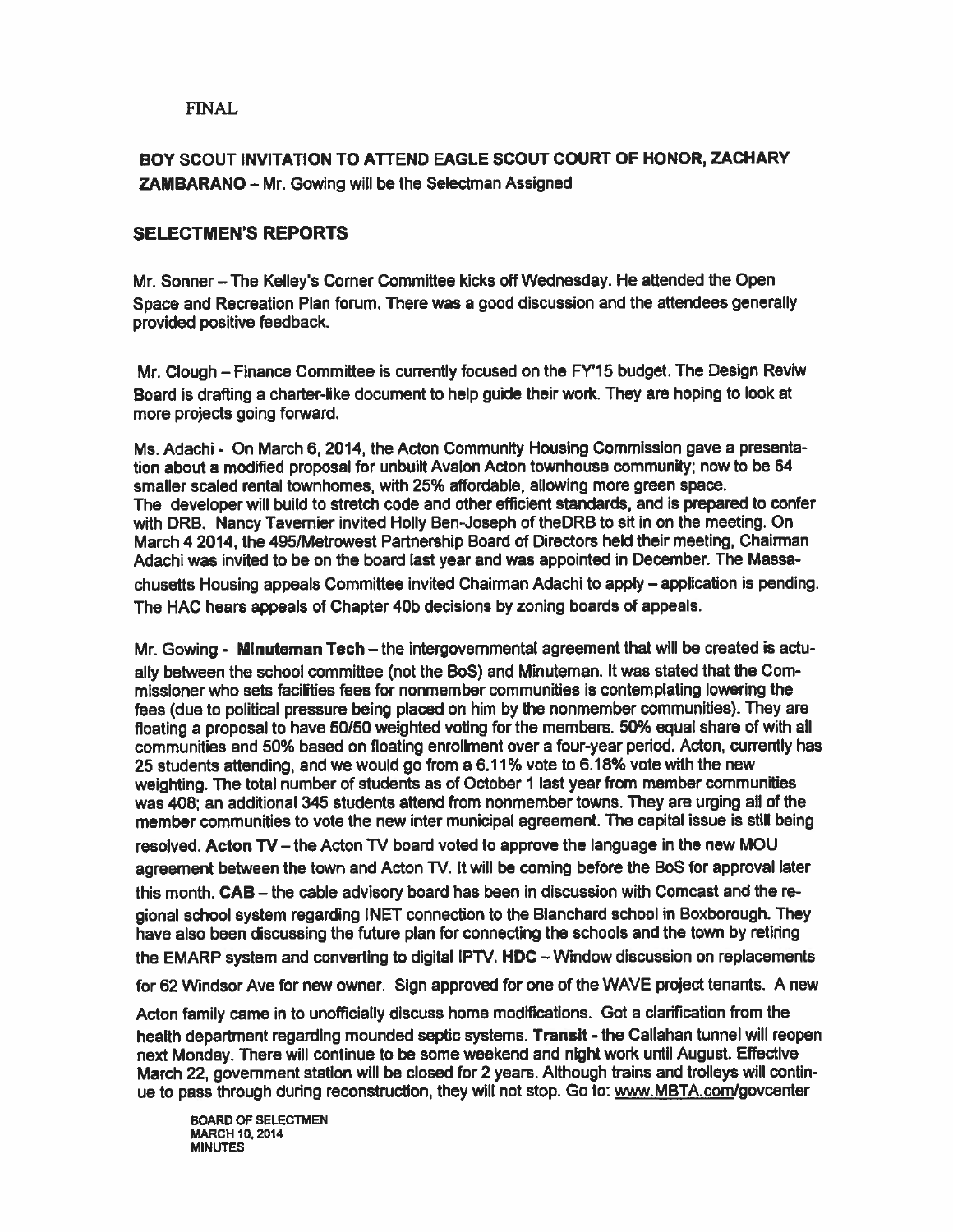#### FINAL

for more detailed information.

Ms. Green - Participated in the Douglas Real Aloud Day. Read stories to two kindergarden dasses. The Recreation Commission released their new Recreation booklet in time for summer activities. These will be mailed to all residents. Work is continuing on the picnic pavilion at NARA At the last School Committee meeting, members of the Acton Education Association spoke about their continued lack of <sup>a</sup> settled contract. The Committee members also discussed their concerns with the OPEB numbers in the current ALG plan.

#### CONSENT AGENDA

Mr. Gowing - Moved to approve the consent items. Ms. Green- second. UNANIMOUS VOTE

Lisa Tomyl Clerk Recording Secretary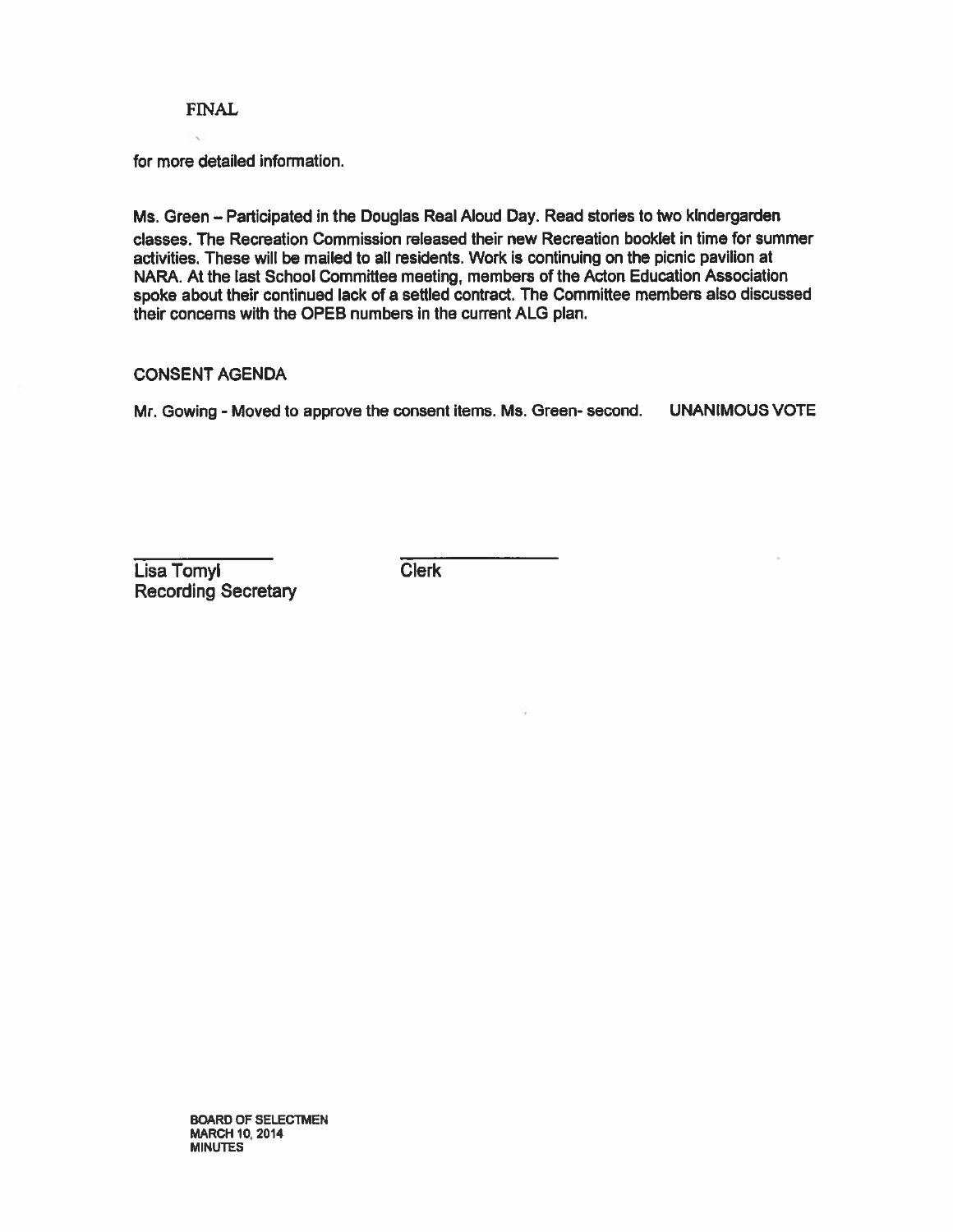# BOARD OF SELECTMEN & SEwER COMMISSIONERS' MEETING AGENDA March 10, 2014 Regular Meeting 7:00 P.M. Francis Faulkner Hearing Room Executive Session 6:30 p.m.

There will be a need for Executive Session to consider the Purchase, Exchange, Lease or Value of Real Property (Town and District Inter-Municipal Agreement and Memorandum Of Understanding regarding regionalization)

I. CITIZENS' CONCERNS

## **II. PUBLIC HEARINGS AND APPOINTMENTS**

- 1. 7:05 CHAIRMAN'S UPDATEIOPERATIONAL MINUTE The Chairman will briefly update the Board. The Town Manager will provide <sup>a</sup> brief repor<sup>t</sup>
- 2. 7:20 DISCUSSION OF SCHOOL REGIONALIZATION
- 3. 7:30 ROD'S GOLF IMPROVEMENT SITE PLAN 1/29/14-447 5 NAGOG PARK, UNIT 102, LINK TO FILE MATERIALS: http://doc.acton-ma.gov/daweb/view/collection-6099 See enclosed materials
	- 4. 7:50 ACTON FAMILY AUTOMOTIVE CLASS II AUTO DEALER'S APPLICATION, 140 GREAT ROAD See enclosed materials

#### SELECTMEN'S BUSINESS

- 5. 2014 ANNUAL TOWN MEETING ARTICLE VOTES See enclosed materials
- 6. TOWN MANAGER'S PERFORMANCE REVIEW.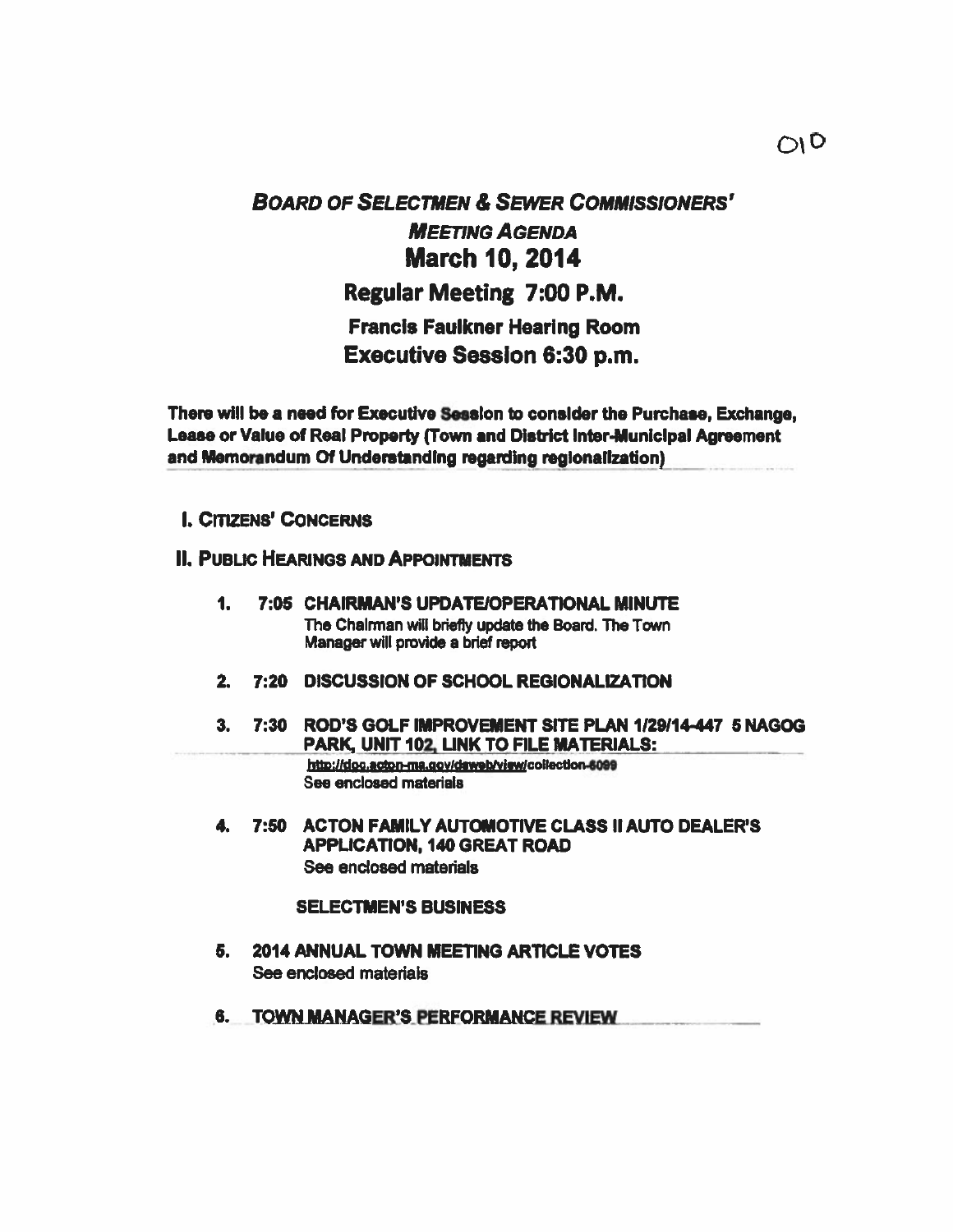- 7. ACTON BOXBOROUGH YOUTH BASEBALL VETERAN'S FIELD SCOREBOARD DISPLAY TEAM RECOGNITION SIGNAGE APPROVAL REQUEST See enclosed materials
- 8. BOARD OF HEALTH REQUEST FOR FEE INCREASE, FARMER'S MARKET See enclosed materials
- 9. BOY SCOUT INVITATION TO ATTEND EAGLE SCOUT COURT OF HONOR, ZACHARY ZAMBARANO See enclosed materials

SELECTMEN'S REPORTS

## Ill. CONSENT AGENDA

- 10. ACCEPT MINUTES, BOARD OF SELECTMEN, JANUARY 11,27,2014 See enclosed materials
- 11. CLASS I LICENSE CORRECTION, ACTON FORD FLEET LEASE, INC. 60 POWDER MILL ROAD

This correction is house keeping with the Registiy of Motor Vehicles the word Leasing was left off the License issued for 2014

#### 12. ACCEPT GIFT, RECREATION

Enclosed find <sup>a</sup> gift of \$3,900.00 from Cambridge Savings Bank to be used to suppor<sup>t</sup> the 2014 Summer Concert Series at NARA Park See enclosed materials

#### 13. ACCEPT GIFT, RECREATION

Enclosed find <sup>a</sup> gift of \$500.00 from Acton Lions Club to be used to suppor<sup>t</sup> Eggie Night activities at NARA Park See enclosed materials

## 14. ACCEPT GIFT, RECREATION

Enclosed is <sup>a</sup> gift for \$6,000.00 from Donelan's Supermarket to be used to support July 4<sup>m</sup> Fireworks Event at NARA Park See enclosed materials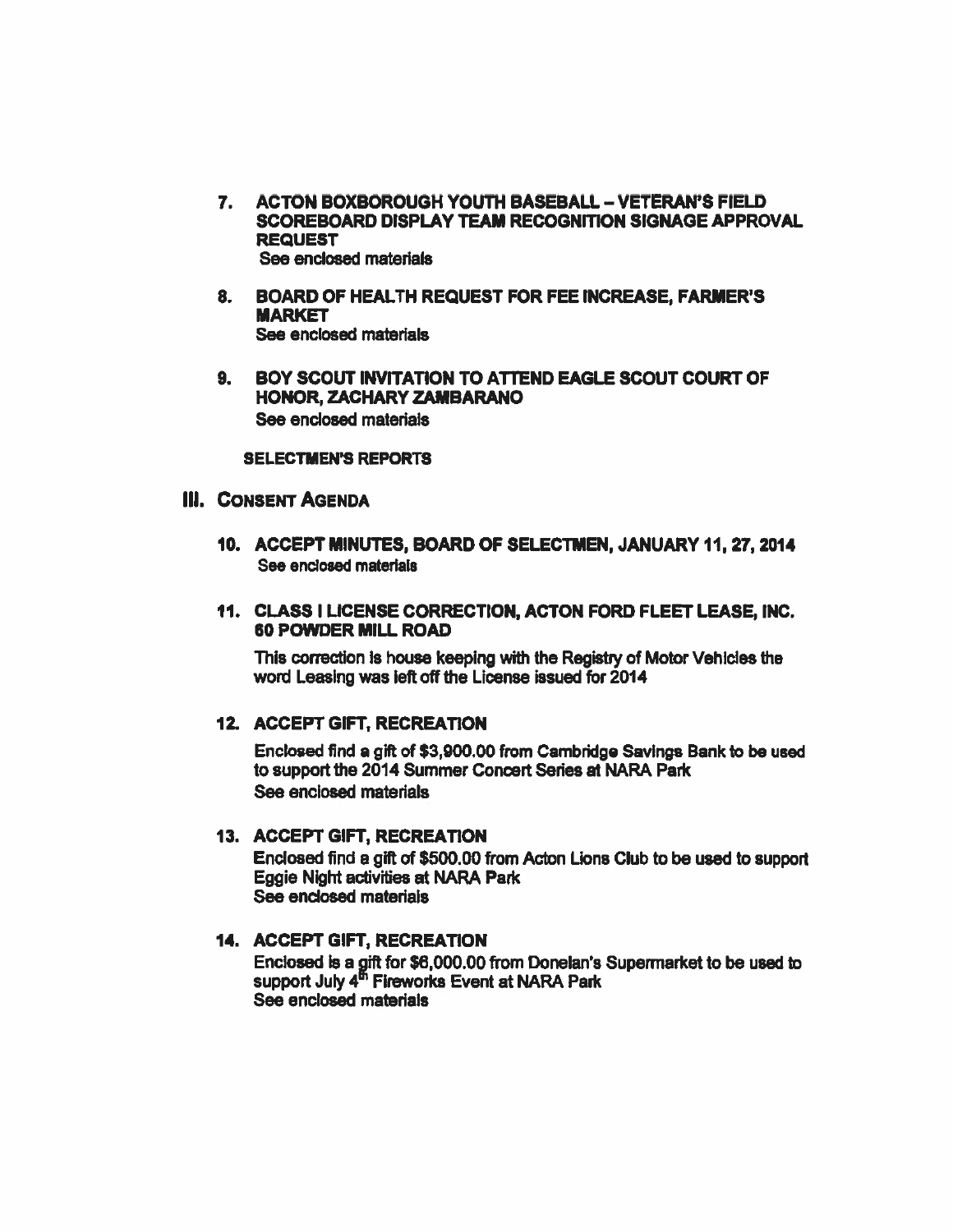#### **15. ACCEPT GIFT, RECREATION**

Enclosed is a gift for \$6,000.00 from Gould's Clothing to be used to support July 4<sup>th</sup> Fireworks Event at NARA Park See enclosed materials

## **16. ACCEPT GIFT, RECREATION**

Enclosed is a gift for \$50.00 from Acton Wine and Spirit Co. to be used to support the 2014 Summer Concert Series at NARA Park See enclosed materials

#### 17. ACCEPT GIFT, PLANNING

Enclosed is a gift for \$2,000.00 from Robbins Brook Housing Element to be used for the Community Housing - Program Fund See enclosed materials

- 18. ONE DAY LIQUOR LICENSE, NARA PARK, KARIE G. GRADY -**WEDDING AND RECEPTION** See enclosed materials
- 19. ONE DAY LIQUOR LICENSE, ACTON COMMUNITY SUPPER AND **FOOD PANTRY, INC** See enclosed materials
- 20. DISPOSAL OF OBSOLETE MATERIALS, ACTON MEMORIAL LIBRARY See enclosed materials

### **ADDITIONAL INFORMATION**

See enclosed correspondence that is strictly informational and requires no Board action

## **FUTURE AGENDAS**

To facilitate scheduling for interested parties, the following items are scheduled for discussion on future agendas. This is not a complete agenda

**MARCH 24** 

**APRIL 28** 

Site Plan #2/20/14-448 - 848 Main Street

Site Plan #10/11/13-445 -848 Main Street Axe Brothers - Continued from 1/27/14 Beer and Wine application as a Common Vicutaller, Bueno Y Sano, 263 Main Street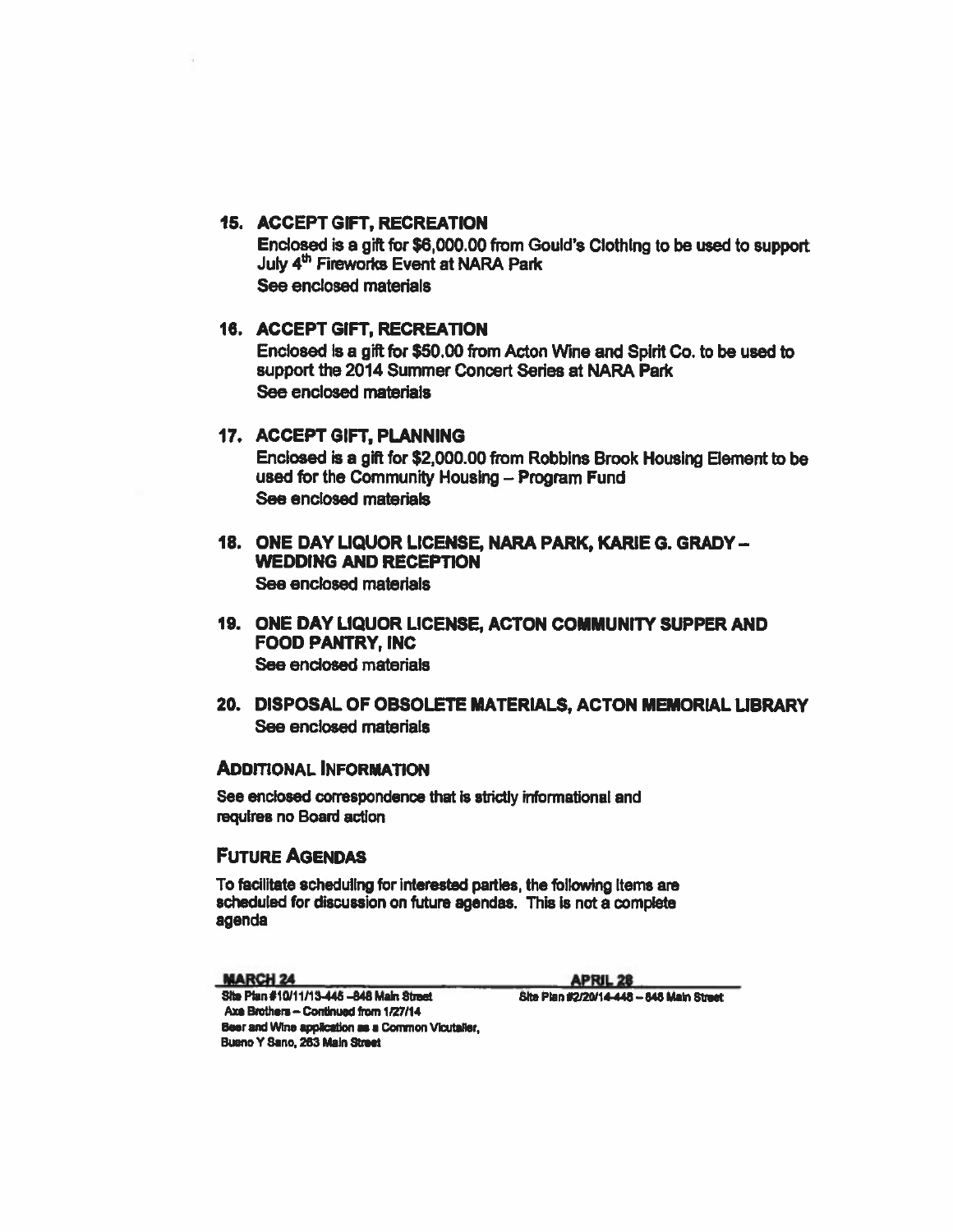#### **PENDING MINUTES** PENDING COMMITTEE APPOINTMENTS

- February 3 & 24

JD Head - 2020 Committee - Sent to VCC<br>Sherman Smith - Land Stewardship - Sent to VCC<br>Sherman Smith - Land Stewardship - Sent to VCC 1/22<br>Brad Graham - sent to VCC - Historical Commission<br>Hongyu Lio sent to VCC - Economic Connie Ingram - Sent To VCC - Cemetery Commissioner Vandama Sharma -- Interested in sustainable housing -- applicant will sit in on committee's to see what she feels would be appropriate for her interests

#### **INTERVIEWED BY VCC**

**INTERVIEWER BRIDT Center Study Committee<br>
Robert Skilling - Senior Center Study Committee<br>
Chris Hamilton -- Senior Center Study Committee<br>
Margaret Flanary -- Senior Center Study Committee<br>
Peter K. Ashton -- Senior Cent**